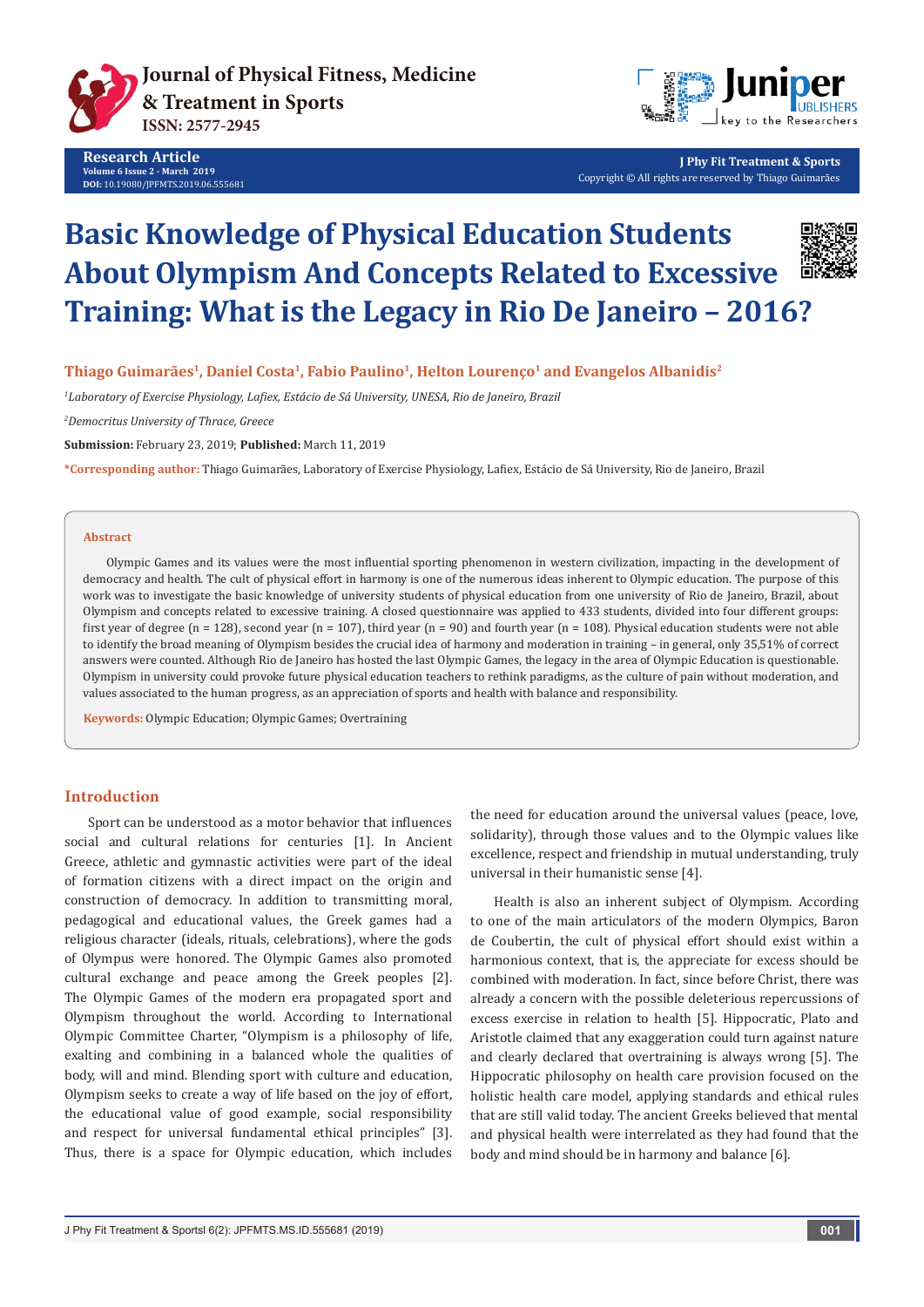Although hundreds of years have been believed that sports and gymnastics are essential to the development of the human body to optimize functional capacity and mind [6], the try to propagate the idea "Sports to protect the health" [7] and "wellbeing and healthy lifestyle" International Olympic Committee [3], in addition to increasing research in the field of exercise sciences and sports, we are experiencing a worldwide pandemic of physical inactivity [8]. Physical inactivity is one of the main causes related to the development of non-communicable chronic diseases, such as cardiovascular diseases, diabetes, several types of cancer, mental disorders, bones and joints [9, 10]. According to the World Health Organization (2012), in addition to causing suffering, functional dependence, intangible costs on health systems and reduced quality of life, these diseases account for 58.5% of all deaths worldwide.

On the other hand, although the prevalence of symptoms of overtraining is rarely studied, it is estimated that 60% of marathon runners, 50% of soccer players and 33% of basketball players have already experienced them [11,12]. Amateur, professional or recreational athletes are frequently affected by disorders of metabolic, immunological, neurological, endocrine, cardiovascular and musculoskeletal origin. These changes are characteristic of the overtraining syndrome [13]. Physical inactivity is a public health problem and overtraining can also contribute to the development of pathologies and reduction of quality of life. Olympic education seems to be a tool to stimulate discussions that promote people's health through exercise and sports. In this sense, the purpose of this work was to investigate the basic knowledge of university students of physical education from a Brazilian's city about Olympism and general concepts related to excessive training. We tested the hypothesis that physical education students are not able to identify the broad meaning of Olympism besides the crucial idea of harmony and moderation in training.

#### **Methods**

Participated in this study 433 students of physical education of a university from Rio de Janeiro, Brazil. The participants were divided into four different groups: first year of degree (n = 128), second year of degree ( $n = 107$ ), third year of degree ( $n = 90$ ) and fourth year of degree (n = 108). A questionnaire with four questions and objective answers was applied to approach the knowledge about Olympism (two questions) and concepts related to the paradox of exercise (two questions). We performed a descriptive analysis to characterize the sample (mean and standard deviation of age) and define the percentage of positive or correct responses. We performed a one way ANOVA in the four answers of the questionnaire to verify possible differences between the different years of graduation. All statistical procedures were performed in the statistical program Graphpad Prism 5.01®, assuming the level of significance P <0,05.

#### **Results**

Table 1 reveals answers that we considered corrects (expressed in percentage) for each question performed by the students from different year of degrees. Question 1 (Q1): "Have you ever heard about Olympism?" We found significant difference between students from third versus first year of degree, and between third versus fourth year of degree (P<0,05). Question 1a (Q1a): If the answer was positive in the previous question, students should choose from five different options to express the meaning of Olympism ("cult of aesthetics", "philosophy", "cult of the body", "religion" or "science"). Correct answer is "philosophy." There was no significant difference between students from different years of degree. Question 2 (Q2): "The athletes need to live outside the comfort zone to achieve their goals. Check the option most compatible with your opinion on the affirmation: never, eventually or always." We considered "eventually" as the correct answer. We found significant difference between students from first versus second year of degree (P<0,05). Question 3 (Q3): "Exercise and sport always produce benefits. Check the option most compatible with your opinion on the affirmation: yes or no." We considered that this statement is not correct. We found significant difference between students from first versus second, first versus third, second versus fourth year of degree (P<0,001), and between students from third versus fourth year of degree (P<0,05). In general, only 35,51% of correct answers were counted.

|                | <b>Total of students</b> | Students from 1 <sup>st</sup><br>year | Students from 2 <sup>nd</sup><br>year | Students from 3rd<br>year | Students from 4 <sup>th</sup><br>year | P                          |
|----------------|--------------------------|---------------------------------------|---------------------------------------|---------------------------|---------------------------------------|----------------------------|
| Sample         | 433                      | 128                                   | 107                                   | 90                        | 108                                   | $---$                      |
| Age (years)    | $27 \pm 6.99$            | $25 \pm 7,55$                         | $26 \pm 6.95$                         | $27 \pm 7.10$             | $29 \pm 6.34$                         | $---$                      |
| Q <sub>1</sub> | 27,37%                   | 21,09%                                | 25.23%                                | 40%*                      | 23,15%                                | $*P<0.05$                  |
| Q1a            | 34,93%                   | 29,63%                                | 40.74%                                | 33,33%                    | 36%                                   | <b>NS</b>                  |
| Q <sub>2</sub> | 42.73%                   | 53.91%*                               | 34,58%                                | 44.44%                    | 37.97%                                | $*P<0.05$                  |
| Q <sub>3</sub> | 36,99%                   | 15,63%                                | 29,91%#                               | 42,22%#                   | 60,19%*#                              | $\text{HP}$ <0,001 *P<0,05 |

**Table 1:** Results of correct answers (expressed in percentage) for each question performed by the students from different year of degrees.

### **Discussion**

**002**

The purpose of this work was to investigate the basic knowledge of university students of physical education from Rio de Janeiro, Brazil, about Olympism and general concepts related to excessive training. We tested the hypothesis that physical education students are not able to identify the broad meaning of Olympism besides the crucial idea of harmony and moderation in training. We confirm the tested hypothesis because the basic knowledge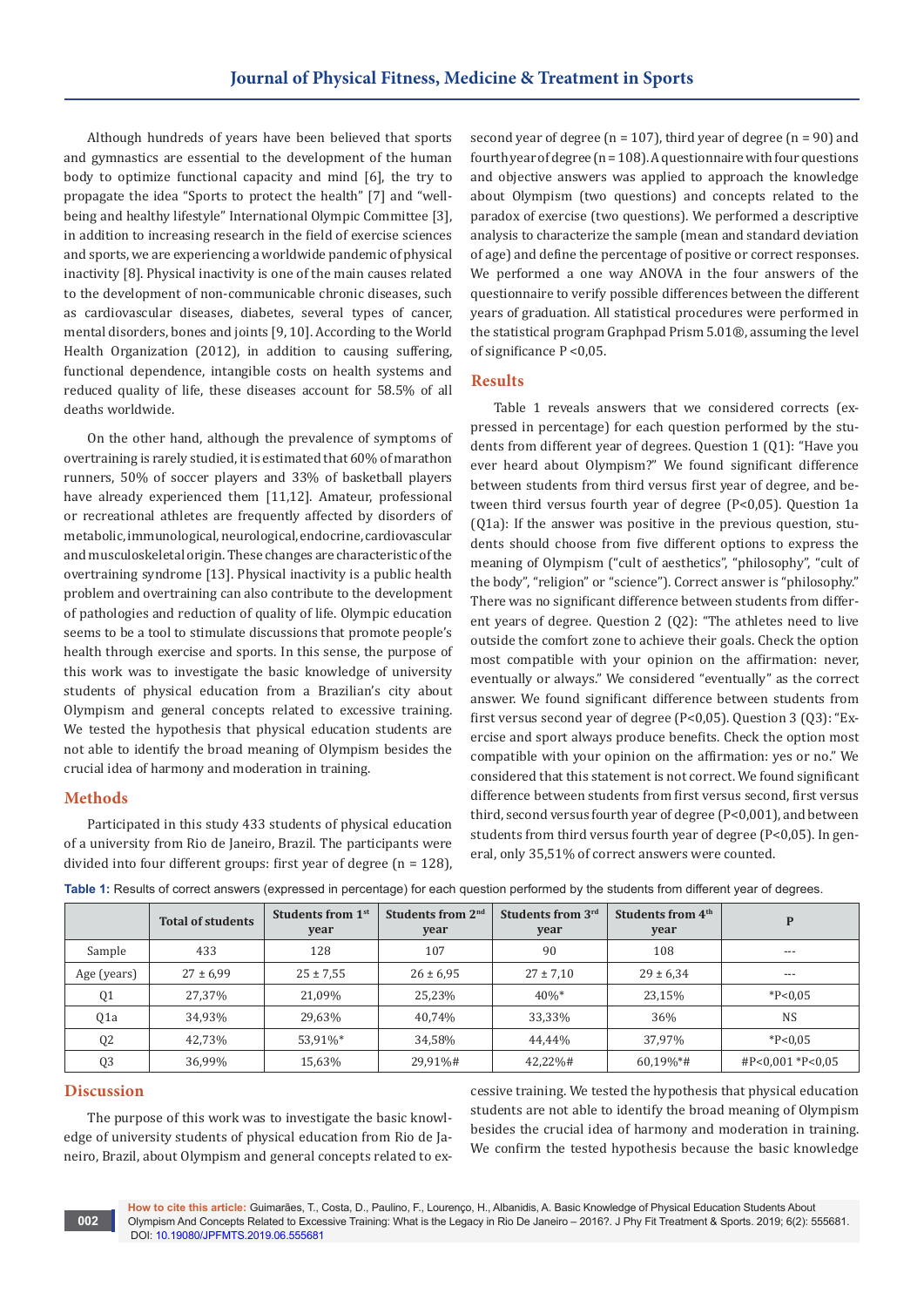about Olympism and concepts related to negative impact of physical exercise does not predominate among students, regardless of the year of graduation. The only exception applies to the sport and exercise-related question always yields benefits, which 60% of the students in the last year of graduation have correctly answered, differing statistically in comparison to the other years of graduation. One of the main objectives of the Olympic Movement and Olympism is to provoke reflection about values essential to human development, gradually compromised in the modern world by capital power [1]. In addition to tolerance, equality, fair play, truce, search for excellence and personal achievement through the effort itself, Olympic Education also has the role of discussing the promotion of health, respect for oneself, your body and the other [3].

The promotion of health, although already considered by researchers and professionals of Physical Education and Sport Sciences in different countries, has not received enough attention in the context of the Brazilian Olympic Education [1]. The subject health promotion appeared during the ancient Olympic Games since the care of athletes and prevention of injuries were specialist services provided by instructors [6]. Discussions in this context are important because of their educational dimension and the understanding that health promotion is directly related to Olympic principles and values. Physical inactivity is something discussed since antiquity, as well as overtraining and abuse of exercise. The ancient Greek ideals of exercise and health have influenced the attitude of modern western culture toward exercise and physical activity and played an important role in the practice of preventive hygiene. On the other hand, Hippocratic, Plato and Aristotle claimed that any exaggeration could turn against nature and clearly declared that overtraining is always wrong [5]. Besides exercise, they were also discussed the role of music and theater in the treatment of physical and mental illnesses and the improvement of human behavior [6].

We can see nowadays that physical inactivity continues to represent an important public health problem and, on the other extreme side, the no pain no gain culture seems to prevail [4, 14,15,13]. Harmony, moderation and balance are words that have not lost their importance. In the context of sports, every athlete needs to train strenuously, but there are specific periods for that. Coaches, physiologists, and all other components of an athlete's technical team need to be aware of the fine line between the risks and benefits of overtraining. We can see that athletes not only in our times but also in ancient times suffered from health injuries due to extreme exercise [5]. The sport was diffused from the Olympic Games of 786 before Christ and influenced the development of Western society from different perspectives. The sport has impacted on the formation of citizens, democracy, economy, religion and health [2]. It is not a trivial topic. However, most physical education students unaware of the historical significance of such phenomena. It is speculated that the way by which sport promoted the development of society resides in moral principles and aggregate values, such as respect, tolerance, fair

**003**

play, excellence. Olympism is a philosophy that tries to rescue this conception, in favor of human evolution. It is a fact that this way is not the only one in favor of human development, but when it comes to physical education, it can be an excellent argument for the implementation and appreciation of its practice in schools, clubs, squares, parks, as well as professional valorization involved in its application [1]. It is necessary to develop in the city investigated and possibly other parts of Brazil awareness programs about the historical significance of sport and its added values.

Olympic Education aims to protect and promote common interests of society such as health, peace, friendship and progress. Olympism, in the face of capital power, can serve as an important provoking tool of a value system and, as such, an ideology in the service of human development [1]. Its pedagogical content includes humanist principles universally accepted by society. However, although Rio de Janeiro hosted the last Olympic Games, Olympism does not seem to have been propagated in a manner compatible with its relevance. Students of Physical Education are not able to identify their meaning, as well as important concepts such as harmony and moderation. Olympic education in universities could contribute to an assimilation and propagation of fundamental values to the human progress. Integration policies between international and national Olympic committees could provide training for university teachers in relation to Olympic Education. University students and future professionals, in turn, could multiply and spread their content in society, leading them to rethink paradigms, perceive that sport is essential in many aspects and make it more critical of so many possible legacies.

#### **Conclusion**

Although Rio de Janeiro has hosted the last Olympic Games, the legacy in the area of Olympic Education is questionable. Olympism in university could provoke future physical education teachers to rethink paradigms, as the culture of pain without moderation, and values associated to the human progress, as an appreciation of sports and health with balance and responsibility.

#### **References**

- 1. [Reppold Filho AR, Pinto LMM, Rodrigues RP, Engelman S \(2009\)](http://www.ufrgs.br/ceo/pdf/livro/olimpismoEducacaoOlimpica.pdf)  [Olimpismo e Educação Olímpica no Brasil. Porto Alegre: UFRGS.](http://www.ufrgs.br/ceo/pdf/livro/olimpismoEducacaoOlimpica.pdf)
- 2. Crowther NB (2007) Sport in Ancient Times. London: Praeger.
- 3. (2013) International Olympic Committee.
- 4. [Guimarães T \(2018\) Excessive Exercise, Self-Respect and Olympic](https://juniperpublishers.com/jpfmts/pdf/JPFMTS.MS.ID.555627.pdf)  [Education: Legacy in Rio de Janeiro-2016. Journal of Physical Fitness,](https://juniperpublishers.com/jpfmts/pdf/JPFMTS.MS.ID.555627.pdf)  [Medicine and Treatment in Sports 4\(1\).](https://juniperpublishers.com/jpfmts/pdf/JPFMTS.MS.ID.555627.pdf)
- 5. Albanidis E (2013) Exercise in Moderation. Health Perspective of Hellenic Antiquity. Nikephoros 26: 33-62.
- 6. Kleisiaris CF, Sfakianakis C, Papathanasiou IV (2014) Health care practices in ancient Greece: The Hippocratic ideal. J Med Ethics Hist Med 7(6).
- 7. International Olympic Committee (2007).
- 8. Hallal PC, Andersen LB, Bull FC, Guthold R, Haskell W, et al. (2012) Global physical activity levels: surveillance progress, pitfalls, and prospects. Lancet 380(9838): 247-257.